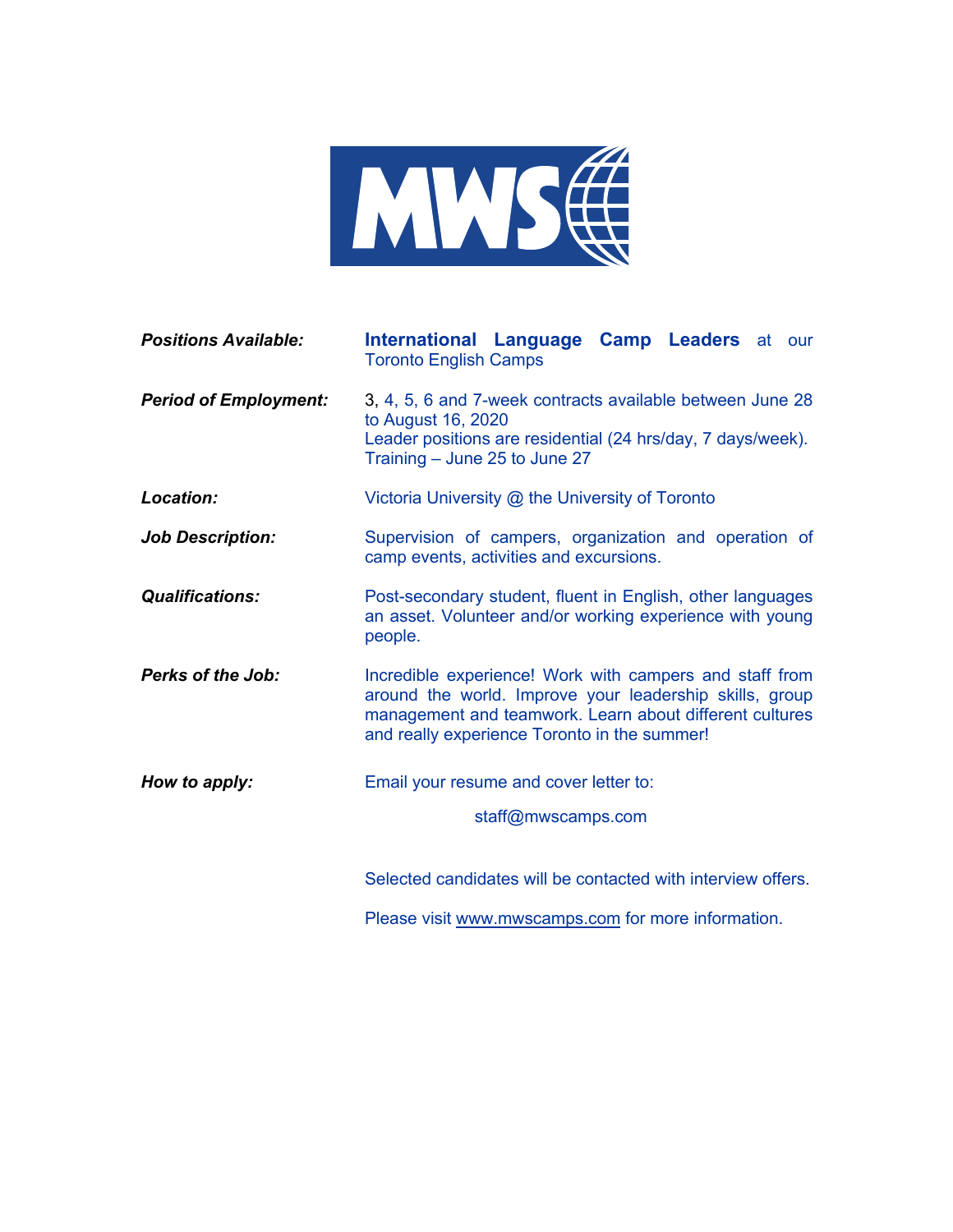

| <b>Positions Available:</b>  | <b>English Language Teachers at MWS Toronto English</b><br>Camps – English language camps (residential) for<br>international students, ages 7 to 17.                                                                                                                                                                      |
|------------------------------|---------------------------------------------------------------------------------------------------------------------------------------------------------------------------------------------------------------------------------------------------------------------------------------------------------------------------|
| <b>Period of Employment:</b> | 3, 4, 5, 6 and 7-week contracts available between June 29<br>to August 14, 2020                                                                                                                                                                                                                                           |
| Location:                    | Victoria University @ the University of Toronto                                                                                                                                                                                                                                                                           |
| <b>Job Description:</b>      | - Teaching English as a Foreign Language<br>- Classes divided according to age and level of English<br>language ability, based on assessment test upon arrival at<br>camp<br>- Average class size is 12, maximum 16<br>- 6 hrs of teaching per day (9 to 12 and 2 to 5), 5 days per<br>week (no Wednesdays but Saturdays) |
| <b>Qualifications:</b>       | - BEd or MEd graduate<br>- Emerging curriculum experience an asset                                                                                                                                                                                                                                                        |
| How to apply:                | Email your resume and cover letter to:<br>staff@mwscamps.com                                                                                                                                                                                                                                                              |
|                              | Selected candidates will be contacted with interview offers.                                                                                                                                                                                                                                                              |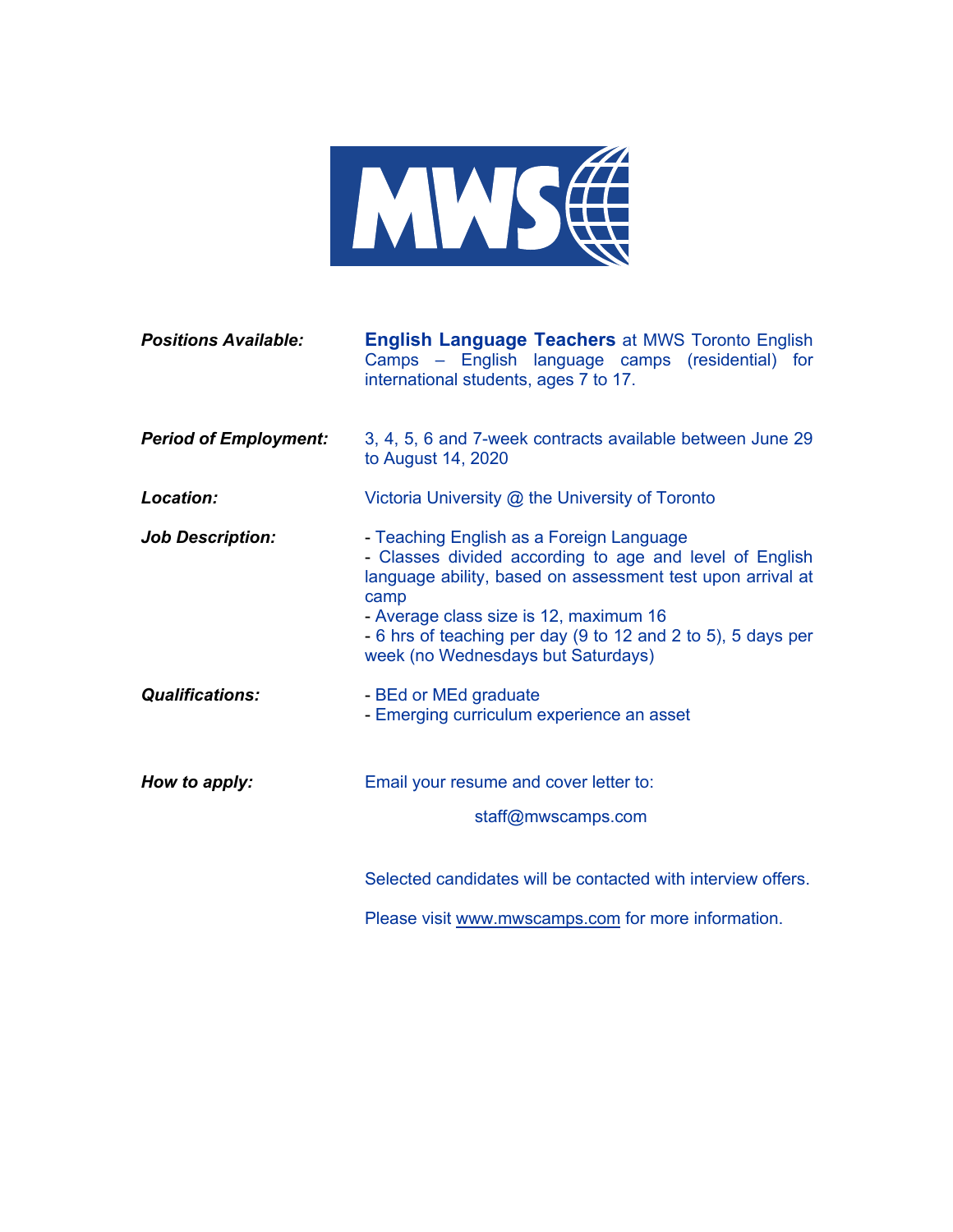

| <b>Positions Available:</b>  | International Language Camp Leaders at our<br><b>Montreal English Camps</b>                                                                                                                                                    |
|------------------------------|--------------------------------------------------------------------------------------------------------------------------------------------------------------------------------------------------------------------------------|
| <b>Period of Employment:</b> | 3, 4, 5 and 6-week contracts available between June 28 to<br><b>August 09, 2020</b><br>Leader positions are residential (24 hrs/day, 7 days/week).<br>Training - June 25 to June 27                                            |
| Location:                    | Douglas Hall @ McGill University                                                                                                                                                                                               |
| <b>Job Description:</b>      | Supervision of campers, organization and operation of<br>camp events, activities and excursions.                                                                                                                               |
| <b>Qualifications:</b>       | Post-secondary student, fluent in English, other languages<br>an asset. Volunteer and/or working experience with young<br>people.                                                                                              |
| <b>Perks of the Job:</b>     | Incredible experience! Work with campers and staff from<br>around the world. Improve your leadership skills, group<br>management and teamwork. Learn about different cultures<br>and really experience Montreal in the summer! |
| How to apply:                | Email your resume and cover letter to:                                                                                                                                                                                         |
|                              | staff@mwscamps.com                                                                                                                                                                                                             |
|                              | Selected candidates will be contacted with interview offers.                                                                                                                                                                   |